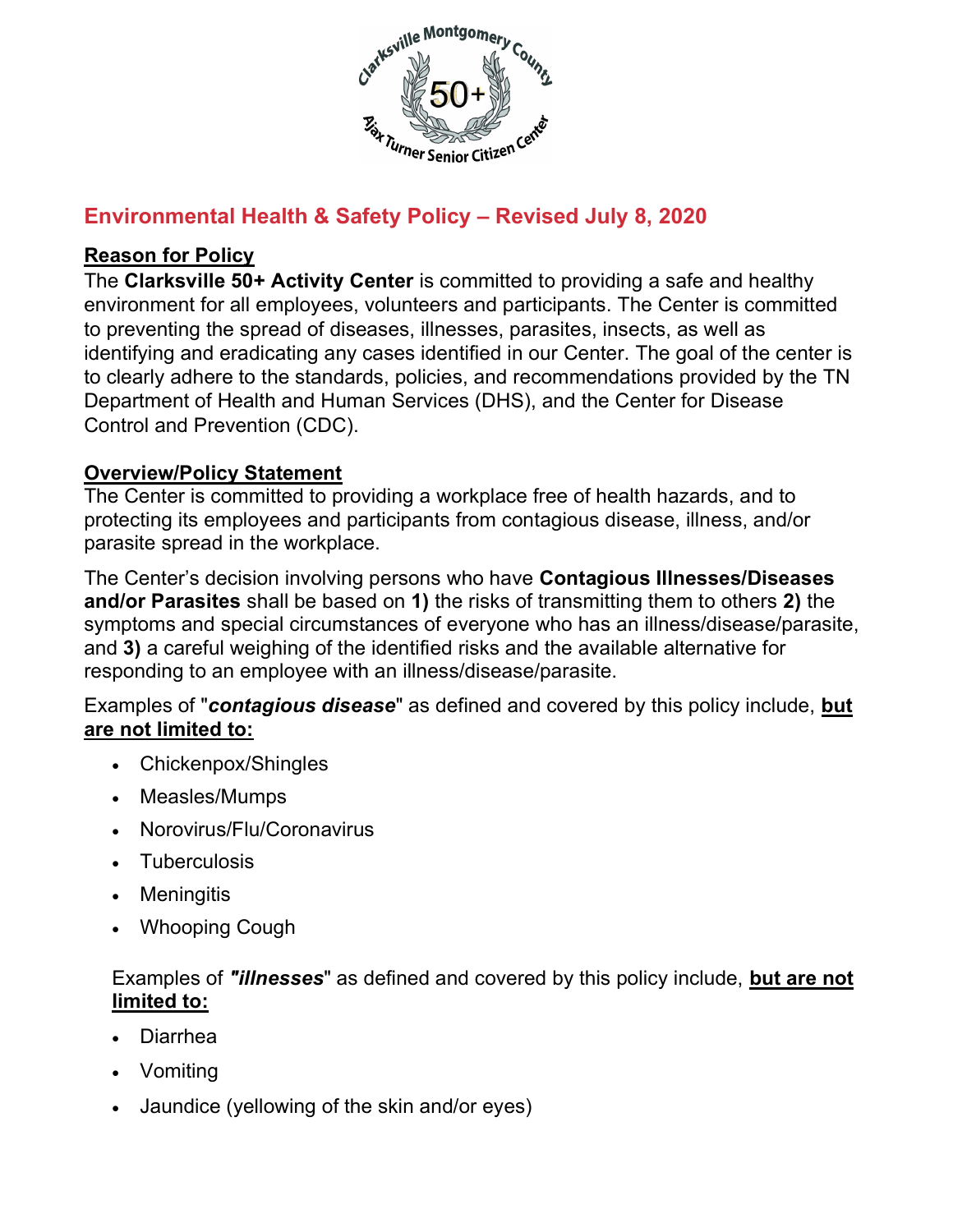• Sore throat with fever, Infected cuts or wounds, or lesions containing pus on the hand, wrist, an exposed body

Examples of "*parasites*" as defined and covered by this policy include, but are not limited to:

- Lice
- Bedbugs
- Tapeworms
- Fleas

#### Contagious Illness and Diseases

The Clarksville 50+ Activity Center reserves the right to exclude a person with an illness and/or disease from the workplace facilities, programs and functions if the organization finds that, based on a medical determination, such restriction is necessary for the welfare of the person who has the illness and/or the welfare of others within the Center. The Center will comply with all applicable statutes and regulations that protect the privacy of persons who have an illness.

Employees, participants and volunteers must report known contagious disease/illness in the Center to one of the Administrative Staff.

Any employee, participant or volunteer who has a contagious disease/illness that could be spread through normal contact is not permitted access to the Center until he or she no longer has the contagious disease/illness, or the disease/illness is no longer transmissible through normal contact as determined by his or her medical provider. A doctor's release is required to return to work.

Anyone who knows they have a contagious disease/illness have an obligation to minimize physical contact with others and must not come to the Center. If anyone believes he or she may have contracted a contagious disease/illness, he or she should contact his or her medical provider for evaluation before returning to the Center.

If management believes a person is exhibiting symptoms of a contagious disease and/or illness, while in the Center, management reserves the right to send the person home immediately.

Prior to returning to the Center following a contagious disease and/or illness, an employee must provide a release to return to work from a medical provider that indicates the employee no longer poses a threat to others.

Discrimination or harassment of anyone having or regarded as having a contagious disease and/or illness, is prohibited.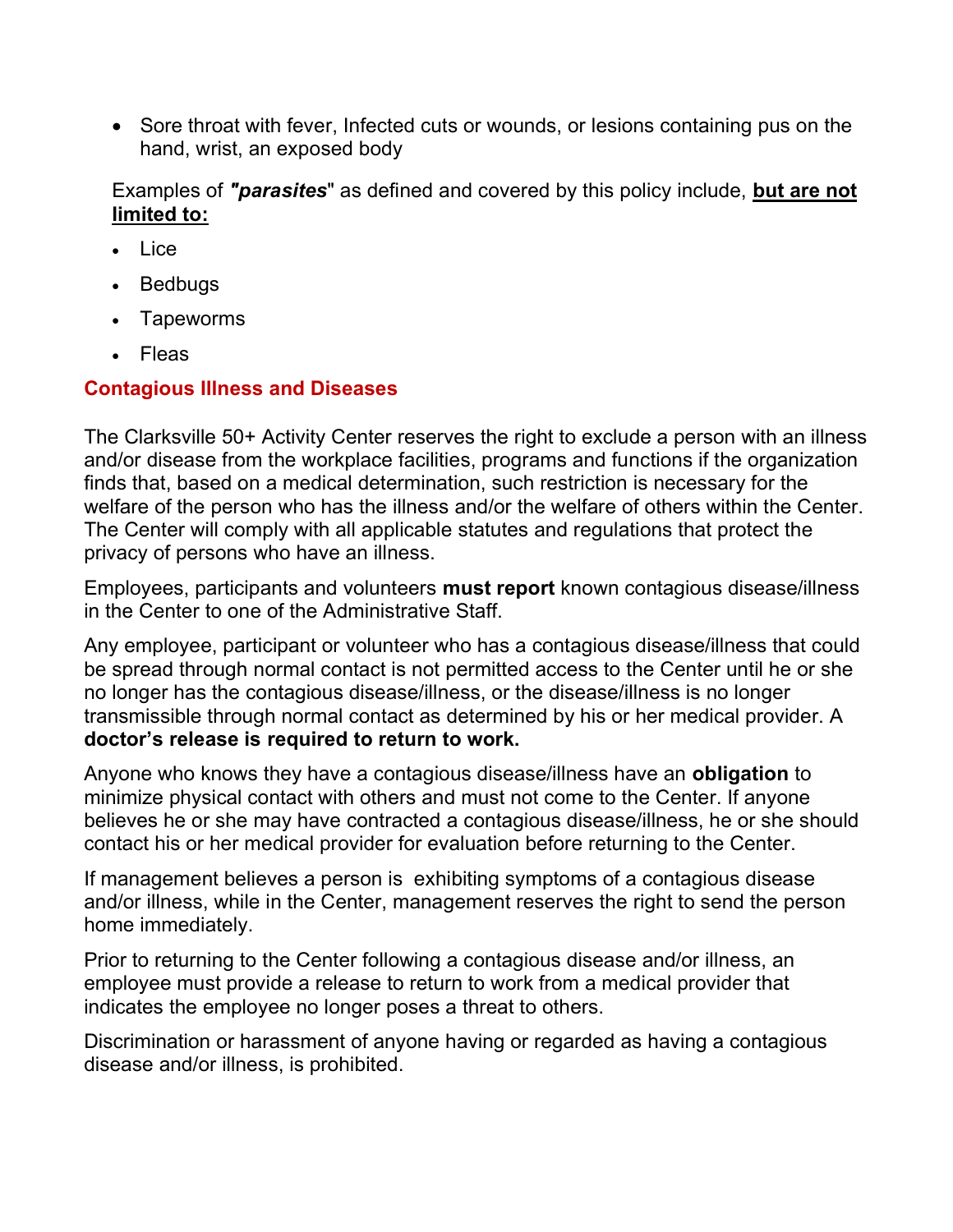While the Center maintains the **confidentiality** of personal health information, nonpersonal information relating to contagious disease and/or illness, in the Center may be disclosed to others when the information is necessary to protect the health of others.

The Center will maintain an **Illness Log** of all reported contagious illnesses and diseases.

### Pandemic Policy

 Based upon the recommendations and mandates of the DHHS/CDC, Tennessee Commission on Aging and Disability, and authority given by the County Mayor and the Center's Board of Directors, the Clarksville 50+ Activity Center's Administrative Staff will make operational decisions.

Examples of "operational decisions" defined and covered by this policy include, but are not limited to:

- Closing and reopening the Center
- Restricting Occupancy
- Requiring "screenings" upon entering
- Requiring face coverings and other PPE
- Requiring "Social Distancing"
- Ensuring proper cleanliness and sanitation

# Parasites/Pests/Insects (Environmental)

#### Precautionary Measures

The Center is committed to educating employees and participants on identifying parasites and insects and preventing them from entering the Center.

The Center has and will maintain a contract with a licensed professional exterminator who will:

- 1. Provide Glue boards for offices, pantries, classrooms, and storage areas. These boards are dated and changed out as needed. Boards are also used to identify insects that might require specific pesticide treatment.
- 2. Provide monthly walk through inspections of the entire building. Spraying preventative pesticide treatment around windows, walkways, all public areas, offices, storage areas, and bathrooms.

In addition, as part of our policy to keep pests, parasites, insects out of the Center, we encourage everyone to be vigilant when travelling, and particularly when staying in hotels. Further, if you know or have reason to believe that your home has been infested with a parasite/insect/pest, or that for any other reason you are likely to bring